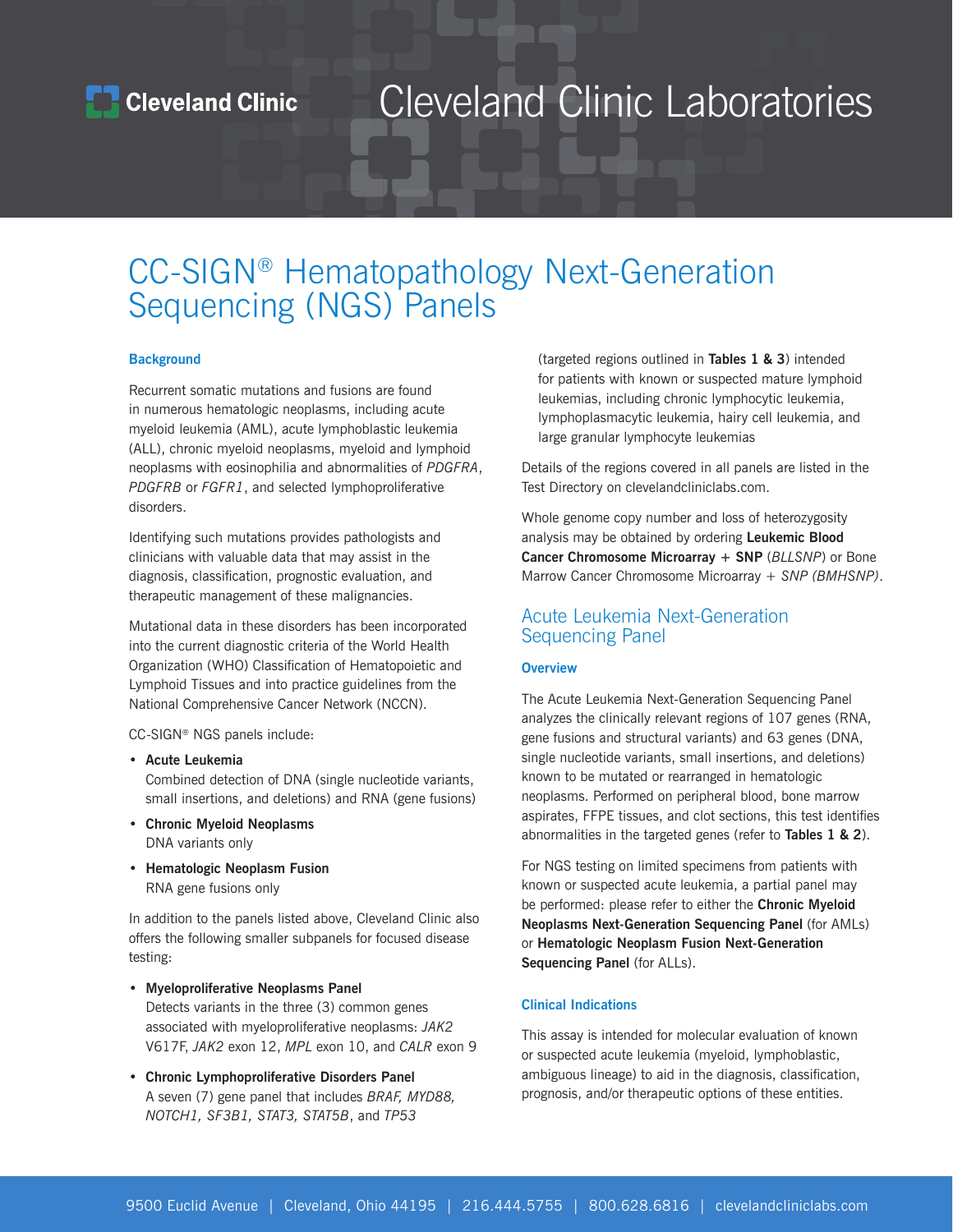### **Cleveland Clinic**

## Cleveland Clinic Laboratories

#### **Interpretation**

Variants are classified according to established guidelines and an interpretation is provided. Reported variants include those of strong or potential clinical significance and variants of unclear clinical significance. Common population variants are not included in the report.

#### **Methodology & Limitations**

Nucleic acid, both DNA and RNA, extracted from the specimen is subjected to anchored Multiplex PCR-based target enrichment and sequenced using Illumina (San Diego, CA) chemistry.

Based on validation, the DNA testing delivered an average of >500X coverage, and >98% of targeted regions showed over 100X coverage. The test demonstrated 95.2% sensitivity and 99.9% specificity in identifying single nucleotide variants, small insertions, and deletions (indels) (less than 10bp) of >5% variant allele fraction (VAF). For the identification of large indels (greater than 10bp) >5% VAF, including *FLT3* ITD, the test demonstrated 87.5% sensitivity and 99.9% specificity. Confirmatory testing to assess for *FLT3* ITD mutations is performed in parallel using PCR and fragment length analysis. The limit of detection of this test is 1% for the *JAK2* V617F and *NPM1* W288Cfs\*12 variants and 5% for all other variants. Although VAF is provided as a percentage for DNA variants, this is not a quantitative test.

Based on validation, the RNA fusion testing demonstrated 95.7% accuracy and 100% specificity in gene fusion identification. The lower limit of detection is approximately 10% fusion supporting reads present in the submitted specimen. Fusions resulting from complex rearrangements and structural variants that do not lead to a chimeric fusion transcript may not be detected.

Tumor heterogeneity, tumor burden, specimen degradation or other limitations of the technology may affect the sensitivity and limit of detection, either broadly across the regions of interest or for specific regions, and may lead to false negative results.

This test does not detect copy number changes and does not distinguish between variants that are inherited versus acquired.

#### Chronic Myeloid Neoplasms Next-Generation Sequencing Panel

#### **Overview**

The Chronic Myeloid Neoplasms Next-Generation Sequencing Panel analyzes the clinically relevant regions of 56 genes known to be mutated in myeloid neoplasms. Performed on peripheral blood, bone marrow aspirate, FFPE tissues, and clot sections, this test identifies single nucleotide variants and small insertions and deletions in the targeted genes (refer to **Table 3**).

#### **Clinical Indications**

This assay is intended for molecular evaluation of known or suspected chronic myeloid neoplasms, including but not limited to myeloproliferative neoplasms, myelodysplastic syndromes, and overlap myelodysplastic/myeloproliferative neoplasms, to aid in the diagnosis, classification, prognosis, and/or therapeutic options of these entities.

#### **Interpretation**

Variants are classified according to established guidelines, and an interpretation is provided. Reported variants include those of strong or potential clinical significance and variants of unclear clinical significance. Common population variants are not included in the report.

#### **Methodology**

Nucleic acid (DNA), extracted from the specimen is subjected to anchored Multiplex PCR-based target enrichment and sequenced using Illumina (San Diego, CA) chemistry.

Based on validation, this DNA testing delivered an average of >500X coverage and >98% of targeted regions showed over 100X coverage. The test demonstrated 95.2% sensitivity and 99.9% specificity in identifying single nucleotide variants,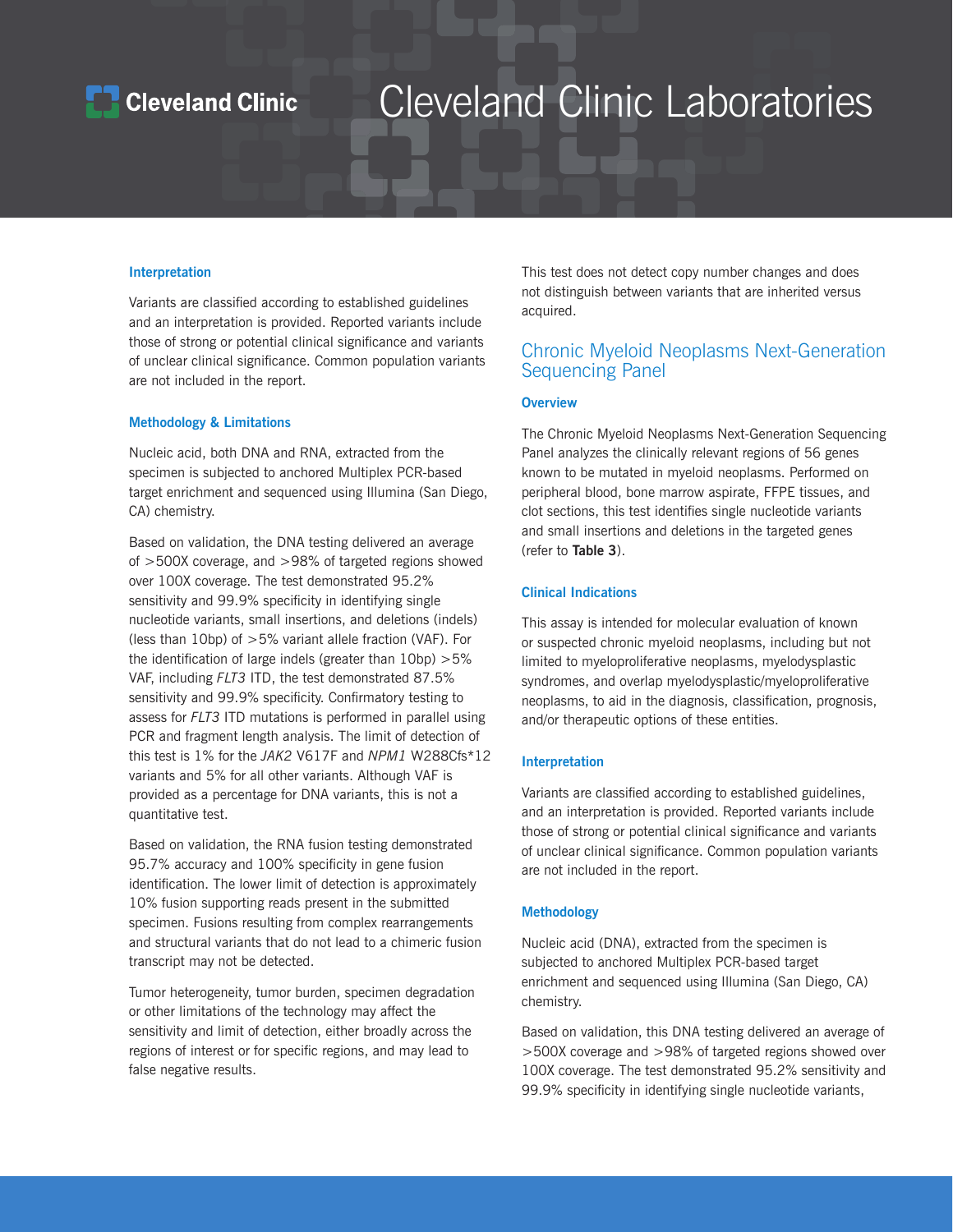### **Cleveland Clinic**

### Cleveland Clinic Laboratories

small insertions and deletions (indels) (less than 10bp) of >5% variant allele fraction (VAF). For the identification of large indels (greater than 10bp) >5% VAF, including *FLT3* ITD, the test demonstrated 87.5% sensitivity and 99.9% specificity. Confirmatory testing to assess for *FLT3* ITD mutations is performed in parallel using PCR and fragment length analysis. The limit of detection of this test is 1% for the *JAK2* V617F and *NPM1* W288Cfs\*12 variants, and 5% for all other variants. Although VAF is provided as a percentage, this is not a quantitative test.

Tumor heterogeneity, tumor burden, specimen degradation, or other limitations of the technology may affect the sensitivity and limit of detection, either broadly across the regions of interest or for specific regions, and may lead to false negative results.

This test does not detect structural variants or copy number changes, and does not distinguish between variants that are inherited versus acquired.

#### Hematologic Neoplasm Fusion Next-Generation Sequencing Panel

#### **Overview**

The Hematologic Neoplasm Fusion Next-Generation Sequencing Panel analyzes the clinically relevant regions of 107 genes for RNA gene fusions or rearrangements that are known to be involved in hematologic neoplasms. Performed on peripheral blood, bone marrow aspirates, FFPE tissue and clot sections, this test identifies fusions in the targeted genes. (refer to **Table 2**)

For combined detection of RNA gene fusions and DNA somatic mutations (single nucleotide variants, small insertions, and deletions), please refer to the **Acute Leukemia Next-Generation Sequencing Panel.**

#### **Clinical Indications**

This test is intended for follow-up testing of peripheral blood under selected circumstances.

It is **NOT intended** for use in initial evaluation of known or suspected acute leukemias *(recommended test: Acute*  *Leukemia NGS panel)*, chronic myeloid neoplasms *(recommended test: Chronic Myeloid NGS panel)*, eosinophilia related neoplasms *(recommended test: FISH for Myeloproliferative Neoplasms Panel)* or chronic myeloid leukemia *(recommended test: BCR-ABL Qualitative Multiplex RT-PCR)*.

This test may be useful in evaluation for these conditions as a follow-up when the initial recommended tests are inconclusive, clinically incongruent, or cannot be performed.

This test may also be performed by the laboratory for Acute Lymphoblastic Leukemias (ALLs) with insufficient specimen for combined DNA and RNA NGS testing.

#### **Interpretation**

Variants are classified according to established guidelines, and an interpretation is provided. Reported gene fusions or rearrangements include those of strong or potential clinical significance and variants of unclear clinical significance. Common population variants are not included in the report.

#### **Methodology & Limitations**

Nucleic acid (RNA), extracted from the specimen is subjected to anchored Multiplex PCR-based target enrichment and sequenced using Illumina (San Diego, CA) chemistry.

Based on validation, this test demonstrated 95.7% accuracy and 100% specificity in gene fusion identification. The lower limit of detection is approximately 10% fusion supporting reads present in the submitted specimen.

This test does not detect single nucleotide variants, small deletions, or copy number changes. Fusions resulting from complex rearrangements and structural variants that do not lead to a chimeric fusion transcript may not be detected. Tumor heterogeneity, tumor burden, specimen degradation or other limitations of the technology may affect the sensitivity and limit of detection, either broadly across the regions of interest or for specific regions, and may lead to false negative results.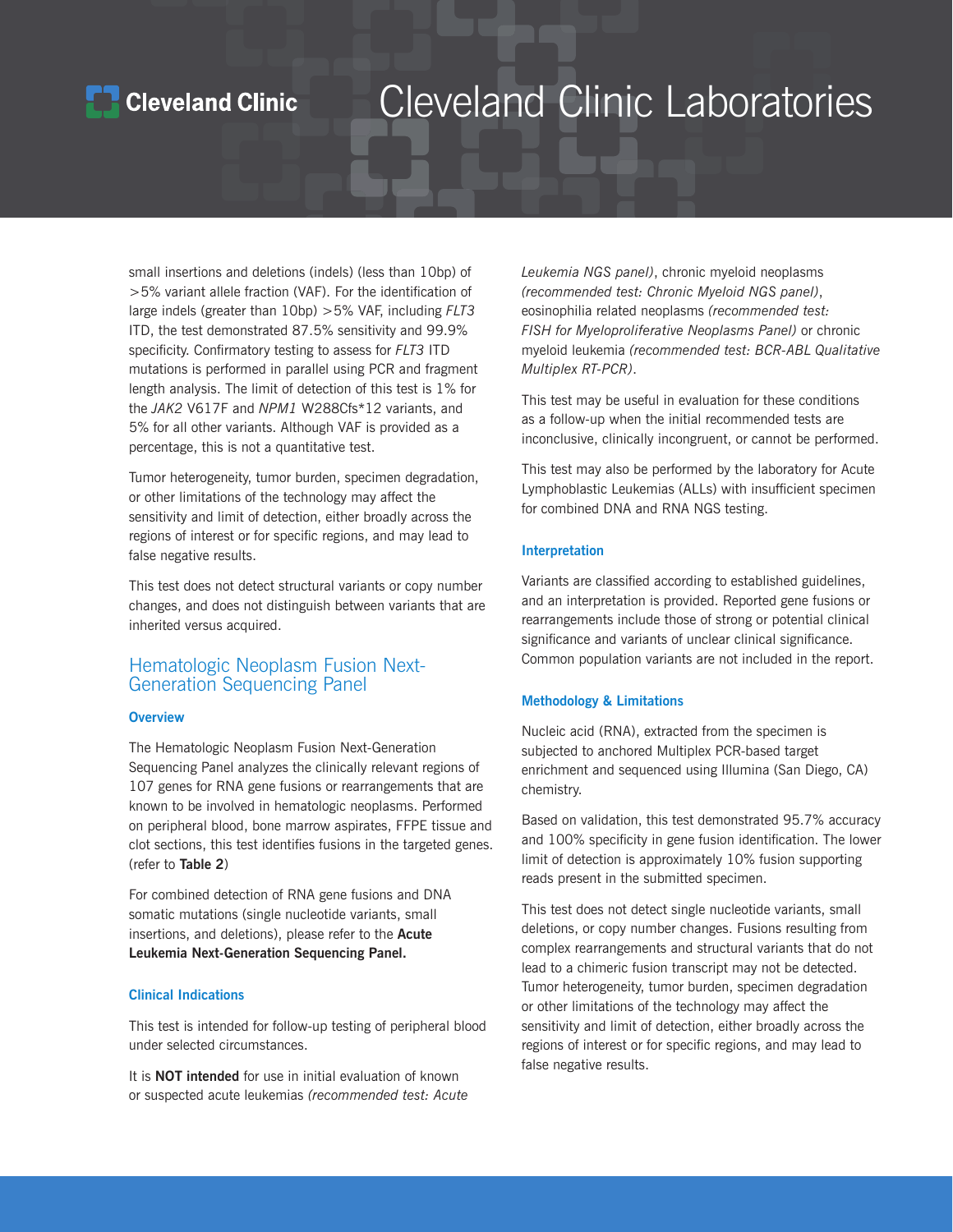

#### **Table 1: Acute Leukemia NGS Panel – DNA Targeted Gene Regions DNA variants, 63 genes:**

| <b>GENE</b>         | <b>TRANSCRIPT</b> | <b>EXON(S) COVERED</b> | <b>GENE</b>                    | <b>TRANSCRIPT</b> | <b>EXON(S) COVERED</b> |
|---------------------|-------------------|------------------------|--------------------------------|-------------------|------------------------|
| ABL1                | NM_005157.5       | $4 - 6$                | <b>MPL</b>                     | NM_005373.2       | $10 - 11$              |
| ASXL1               | NM_15338.5        | $10 - 13$              | MYD88                          | NM_002468.4       | 5                      |
| BCOR                | NM_17745.5        | $2 - 15$               | NF1                            | NM 000267.3       | $1 - 57$               |
| <b>BCORL1</b>       | NM 021946.4       | $1 - 12$               | NF1                            | NM 001042492.2    | 31                     |
| <b>BRAF</b>         | NM 004333.4       | 15                     | NOTCH1                         | NM_17617.4        | 26, 27, 34             |
| CALR                | NM_004343.3       | 9                      | NPM1                           | NM_002520.6       | $8 - 11$               |
| CBL                 | NM 005188.3       | $8 - 9$                | NRAS                           | NM 002524.4       | $2 - 4$                |
| CDKN2A              | NM_000077.4       | $1 - 2$                | PAX5                           | NM_016734.2       | $1 - 10$               |
| CDKN2A              | NM_058195.3       | 1                      | PHF <sub>6</sub>               | NM_001015877.1    | $2 - 10$               |
| CEBPA               | NM_004364.4       | 1                      | PIGA                           | NM_002641.3       | $2 - 6$                |
| CSF3R               | NM_000760.3       | $14 - 17$              | PPM1D                          | NM_003620.3       | $1 - 6$                |
| CUX1                | NM 001202543.1    | $15 - 24$              | PRPF8                          | NM 006445.3       | $2 - 43$               |
| CUX1                | NM_001913.4       | $1 - 23$               | PTEN                           | NM_000314.6       | $1 - 9$                |
| DDX41               | NM_016222.3       | $1 - 17$               | PTPN11                         | NM_002834.3       | 3, 4, 12, 13           |
| DNMT3A              | NM_022552.4       | $2 - 23$               | RAD21                          | NM_006265.2       | $2 - 14$               |
| EED                 | NM 003797.4       | $1 - 12$               | RIT1                           | NM 006912.5       | 5                      |
| ETNK1               | NM_018638.4       | 3                      | RUNX1                          | NM_001754.4       | $2 - 9$                |
| ETV6                | NM 001987.4       | $1 - 8$                | RUNX1                          | NM 001122607.1    | 5                      |
| EZH <sub>2</sub>    | NM 004456.4       | $2 - 20$               | SETBP1                         | NM 015559.2       | $4*$                   |
| FBXW7               | NM_018315.5       | $7 - 11$               | SF3B1                          | NM_012433.3       | $13 - 16$              |
| FLT3                | NM 004119.2       | 14-17, 19-20           | SH <sub>2</sub> B <sub>3</sub> | NM 005475.2       | $\overline{2}$         |
| GATA1               | NM_002049.3       | 2, 4                   | SMC1A                          | NM_006306.3       | $1 - 25$               |
| GATA2               | NM_032638.4       | $2 - 6$                | SMC3                           | NM_005445.3       | $1 - 29$               |
| GNAS                | NM_000516.5       | $8 - 11$               | SRSF2                          | NM_003016.4       | $1 - 2$                |
| IDH1                | NM_005896.3       | $\overline{4}$         | STAG2                          | NM_00104279.2     | $3 - 35$               |
| IDH2                | NM_002168.3       | $\overline{4}$         | STAT3                          | NM_003150.3       | $20 - 21$              |
| IKZF1               | NM_006060.5       | $2-3, 5-7$             | STAT5B                         | NM_012448.3       | $16 - 18$              |
| JAK2                | NM 004972.3       | $12 - 16$              | SUZ12                          | NM 015355.3       | $1 - 16$               |
| JAK3                | NM 000215.3       | $11 - 18$              | TET <sub>2</sub>               | NM 001127208.2    | $3 - 11$               |
| KDM6A               | NM_021140.3       | $1 - 29$               | <b>TP53</b>                    | NM_000546.5       | $2 - 11$               |
| KIT                 | NM_000222.2       | 2, 8-11, 13, 17        | U2AF1                          | NM 006758.2       | 2, 6, 7                |
| KMT2A               | NM 005933.3       | $1 - 36$               | WT1                            | NM_000378.4       | $1 - 9$                |
| KRAS                | NM_004985.4       | $2 - 4$                | ZRSR2                          | NM 005089.3       | $1 - 11$               |
| LUC7L2<br>(C7orf55) | NM_001244585.1    | $2 - 11$               |                                |                   |                        |

| <b>GENE</b>                    | <b>TRANSCRIPT</b> | <b>EXON(S) COVERED</b> |
|--------------------------------|-------------------|------------------------|
| <b>MPL</b>                     | NM 005373.2       | $10 - 11$              |
| MYD88                          | NM 002468.4       | 5                      |
| NF1                            | NM 000267.3       | $1 - 57$               |
| NF1                            | NM 001042492.2    | 31                     |
| NOTCH <sub>1</sub>             | NM 17617.4        | 26, 27, 34             |
| NPM1                           | NM 002520.6       | $8 - 11$               |
| <b>NRAS</b>                    | NM 002524.4       | $2 - 4$                |
| PAX <sub>5</sub>               | NM 016734.2       | $1 - 10$               |
| PHF <sub>6</sub>               | NM 001015877.1    | $2 - 10$               |
| PIGA                           | NM 002641.3       | $2 - 6$                |
| PPM1D                          | NM 003620.3       | $1 - 6$                |
| PRPF8                          | NM 006445.3       | $2 - 43$               |
| PTEN                           | NM 000314.6       | $1 - 9$                |
| PTPN11                         | NM 002834.3       | 3, 4, 12, 13           |
| RAD21                          | NM 006265.2       | $2 - 14$               |
| RIT1                           | NM 006912.5       | 5                      |
| RUNX1                          | NM 001754.4       | $2 - 9$                |
| RUNX1                          | NM 001122607.1    | 5                      |
| SETBP1                         | NM 015559.2       | $4*$                   |
| SF3B1                          | NM 012433.3       | $13 - 16$              |
| SH <sub>2</sub> B <sub>3</sub> | NM 005475.2       | $\overline{2}$         |
| SMC1A                          | NM 006306.3       | $1 - 25$               |
| SMC3                           | NM 005445.3       | $1 - 29$               |
| SRSF2                          | NM 003016.4       | $1 - 2$                |
| STAG2                          | NM 00104279.2     | $3 - 35$               |
| STAT3                          | NM 003150.3       | $20 - 21$              |
| STAT5B                         | NM 012448.3       | $16 - 18$              |
| SUZ12                          | NM 015355.3       | $1 - 16$               |
| TET <sub>2</sub>               | NM 001127208.2    | $3 - 11$               |
| <b>TP53</b>                    | NM 000546.5       | $2 - 11$               |
| U2AF1                          | NM 006758.2       | 2, 6, 7                |
| WT1                            | NM 000378.4       | $1 - 9$                |
| ZRSR2                          | NM 005089.3       | $1 - 11$               |

\**SETBP1*: Exon is only partially analyzed from genomic coordinates chr18:42531679-42532175.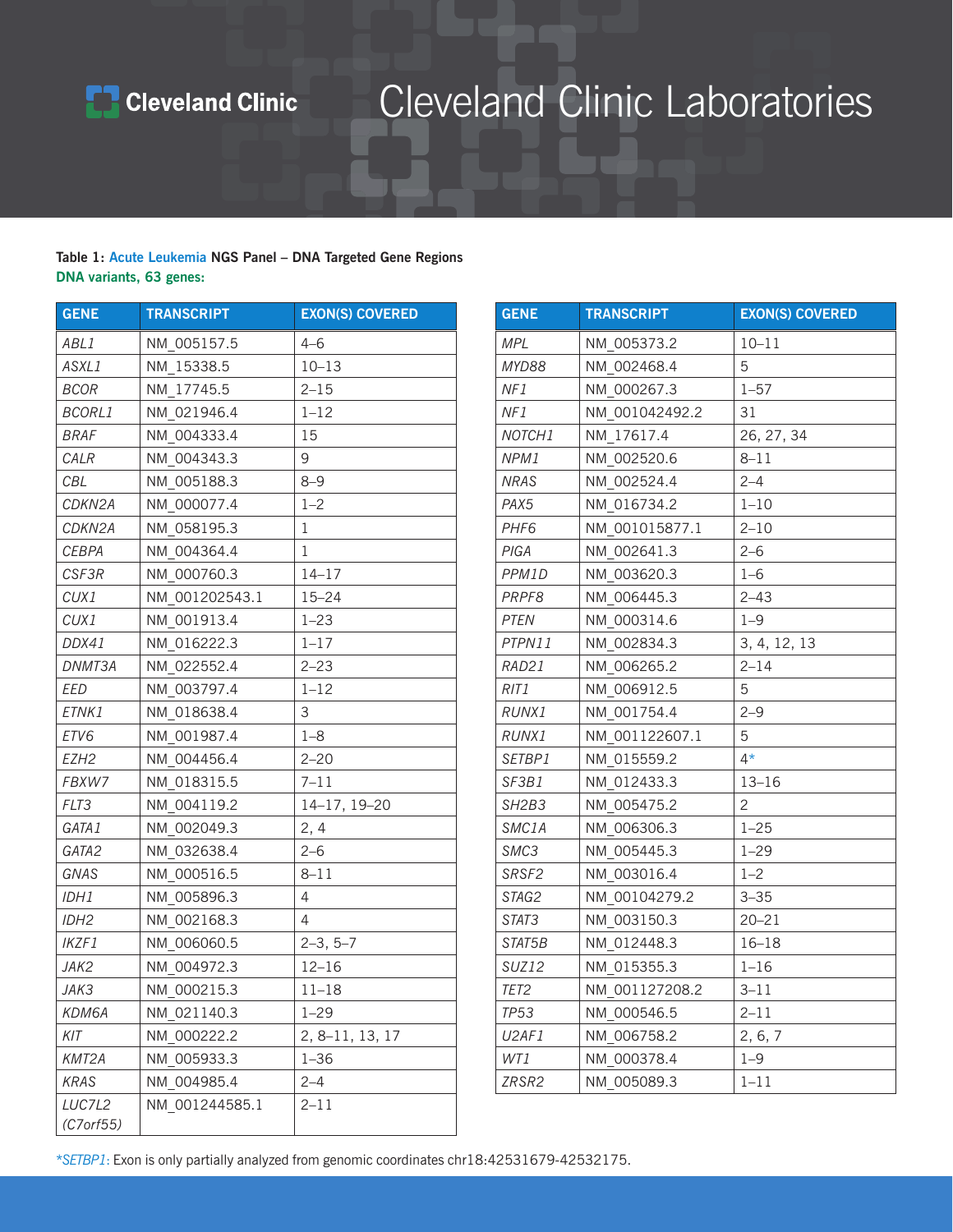

#### **Table 2: Acute Leukemia and Hematologic Neoplasm Fusion NGS Panels – RNA Targeted Gene Regions RNA fusion variants, 107 genes:**

| <b>GENE</b>       | <b>TRANSCRIPT</b> | <b>EXON(S) COVERED</b> | <b>GENE</b>      | <b>TRANSCRIPT</b> | <b>EXON(S) COVERED</b> |
|-------------------|-------------------|------------------------|------------------|-------------------|------------------------|
| ABL1              | NM 005157.5       | $1 - 11$               | DGKH             | NM 152910.5       | $2 - 10$               |
| ABL2              | NM 005158.4       | $2 - 8$                | DUSP22           | NM 020185.4       | 1, 2                   |
| <b>AFDN</b>       | NM 001040000.2    | $\overline{c}$         | EBF1             | NM_024007.4       | $10 - 15$              |
| (MLLT4)           |                   |                        | EIF4A1           | NM 001416.3       | 2, 3                   |
| ALK               | NM 004304.4       | 2, 4, 6, 10, 16-23, 25 | EPOR             | NM 000121.3       | 7,8                    |
| BCL11B            | NM 138576.2       | 2, 3, 4                | ERG              | NM 004449.4       | $7 - 11$               |
| BCL2              | NM_000633.2       | 1, 2, 3                | ETV6             | NM 001987.4       | $1 - 6$                |
| BCL3              | NM_005178.4       | $2 - 6$                | FGFR1            | NM 023110.2       | $2-12, 17$             |
| BCL6              | NM 001706.4       | $2-5, 8, 9$            | FLT3             | NM_004119.2       | $14 - 18$              |
| <b>BCR</b>        | NM 004327.3       | $1-3, 8, 12-16$        | FOXP1            | NM_032682.5       | 2, 3, 5, 6, 8, 12-19   |
| BIRC3             | NM 001165.4       | 4, 6, 7, 9             |                  |                   | 20, 21                 |
| <b>BLNK</b>       | NM 013314.3       | 1, 3-7, 12, 16, 17     | GLIS2            | NM 032575.2       | 2, 3                   |
| CBFB              | NM 022845.2       | 4, 5                   | <b>HLF</b>       | NM 002126.4       | $\overline{4}$         |
| CBL               | NM 005188.3       | 2, 8                   | ID4              | NM 001546.3       | 1, 2, 3                |
| CCND1             | NM 053056.2       | $1 - 5$                | IKZF1            | NM_006060.5       | 1, 2, 3, 7, 8          |
| CCND <sub>2</sub> | NM 001759.3       | $1 - 5$                | IKZF2            | NM 016260.2       | 3, 4                   |
| CCND3             | NM 001760.4       | $2 - 5$                | IKZF3            | NM 012481.4       | $2 - 7$                |
| CD274             | NM 014143.3       | $2-5, 7$               | IL2RB            | NM 000878.4       | $\overline{c}$         |
| CD28              | NM 006139.3       | 4                      | IRF4             | NM 002460.3       | $1, 3, 5, 7-9$         |
| CDK6              | NM_001259.6       | $1 - 4$                | IRF8             | NM_002163.2       | 2, 3, 5, 7, 9          |
| CDKN2A            | NM_000077.4       | 1, 2, 3                | <b>ITK</b>       | NM_005546.3       | $5 - 8$                |
| CEBPA             | NM 004364.4       | 1                      | JAK2             | NM_004972.3       | $6 - 22$               |
| <b>CEBPD</b>      | NM 005195.3       | $\mathbf 1$            | KAT6A            | NM_006766.4       | $13 - 17$              |
| <b>CEBPE</b>      | NM 001805.3       | 1, 2                   | KLF2             | NM_016270.3       | 2, 3                   |
| <b>CEBPG</b>      | NM_001806.3       | $\overline{c}$         | KMT2A            | NM 005933.3       | $2 - 35$               |
| CHD1              | NM 001270.2       | 1, 2                   | LMO1             | NM 002315.2       | $1 - 4$                |
| CHIC <sub>2</sub> | NM 012110.3       | 1, 2, 3                | LMO <sub>2</sub> | NM 005574.3       | $3 - 6$                |
| CIITA             | NM_000246.3       | 1, 2                   | LYN              | NM 001111097.2    | $2 - 8$                |
| CREBBP            | NM_004380.2       | 2-6, 16, 20, 26, 30    | MALT1            | NM 006785.3       | 9                      |
| CRLF2             | NM 022148.4       | $1 - 6$                | MECOM            | NM 004991.3       | $1-5, 8$               |
| CSF1R             | NM 005211.3       | $9 - 14$               | MEF2D            | NM 005920.3       | $3-7,9$                |
| CTLA4             | NM 005214.4       | $1 - 4$                | MLF1             | NM 022443.4       | 2, 3, 4                |
| DEK               | NM 003472.3       | 2, 3                   | MLLT10           | NM 004641.3       | $2 - 18$               |
|                   |                   |                        |                  |                   |                        |

| <b>GENE</b>        | <b>TRANSCRIPT</b> | <b>EXON(S) COVERED</b>          |
|--------------------|-------------------|---------------------------------|
| DGKH               | NM 152910.5       | $2 - 10$                        |
| DUSP22             | NM 020185.4       | 1, 2                            |
| EBF1               | NM 024007.4       | $10 - 15$                       |
| EIF4A1             | NM 001416.3       | 2, 3                            |
| <b>EPOR</b>        | NM 000121.3       | 7,8                             |
| ERG                | NM 004449.4       | $7 - 11$                        |
| ETV6               | NM 001987.4       | $1 - 6$                         |
| FGFR1              | NM 023110.2       | $2-12, 17$                      |
| FLT3               | NM 004119.2       | $14 - 18$                       |
| FOXP1              | NM 032682.5       | 2, 3, 5, 6, 8, 12-15,<br>20, 21 |
| GLIS2              | NM 032575.2       | 2, 3                            |
| <b>HLF</b>         | NM 002126.4       | 4                               |
| ID4                | NM 001546.3       | 1, 2, 3                         |
| IKZF1              | NM 006060.5       | 1, 2, 3, 7, 8                   |
| IKZF2              | NM 016260.2       | 3, 4                            |
| IKZF3              | NM 012481.4       | $2 - 7$                         |
| <b>IL2RB</b>       | NM 000878.4       | 2                               |
| IRF4               | NM 002460.3       | 1, 3, 5, 7-9                    |
| IRF8               | NM 002163.2       | 2, 3, 5, 7, 9                   |
| ITK                | NM 005546.3       | $5 - 8$                         |
| JAK2               | NM 004972.3       | $6 - 22$                        |
| KAT6A              | NM 006766.4       | $13 - 17$                       |
| KLF <sub>2</sub>   | NM 016270.3       | 2, 3                            |
| KMT <sub>2</sub> A | NM 005933.3       | $2 - 35$                        |
| LMO1               | NM 002315.2       | $1 - 4$                         |
| LMO <sub>2</sub>   | NM 005574.3       | $3 - 6$                         |
| <b>LYN</b>         | NM 001111097.2    | $2 - 8$                         |
| MALT1              | NM 006785.3       | 9                               |
| <b>MECOM</b>       | NM 004991.3       | $1-5, 8$                        |
| MEF2D              | NM 005920.3       | $3-7,9$                         |
| MLF1               | NM 022443.4       | 2, 3, 4                         |
| MLLT10             | NM 004641.3       | $2 - 18$                        |

*continued on next page*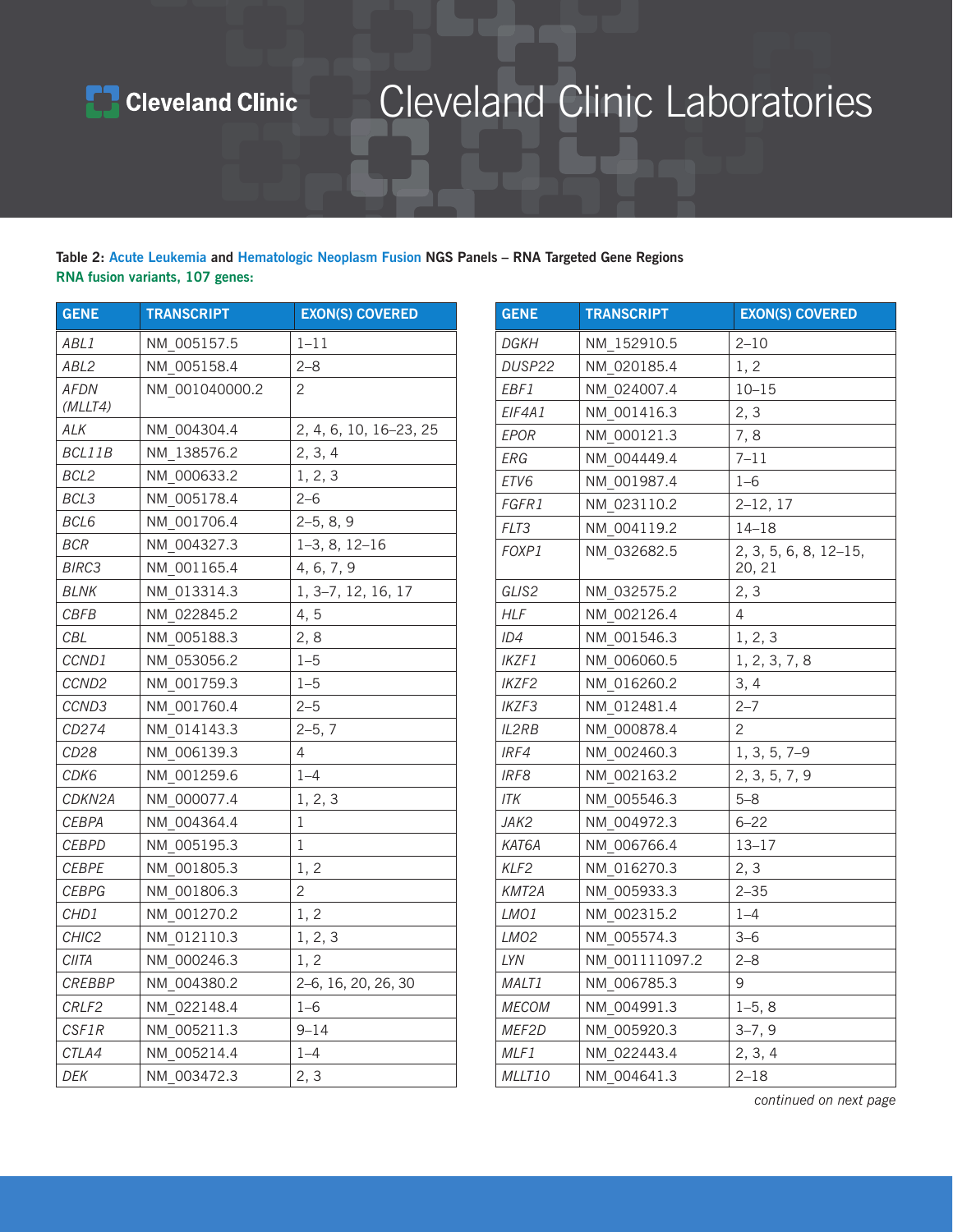

#### **Table 2: Acute Leukemia and Hematologic Neoplasm Fusion NGS Panels – RNA Targeted Gene Regions (continued)**

| <b>GENE</b>                    | <b>TRANSCRIPT</b> | <b>EXON(S) COVERED</b> | <b>GENE</b>   | <b>TRANSCRIPT</b>              | <b>EXON(S) COVERED</b>    |
|--------------------------------|-------------------|------------------------|---------------|--------------------------------|---------------------------|
| <b>MRTFA</b>                   | NM 020831.4       | 4, 5, 6                | PRDM16        | NM 022114.3                    | $1 - 4$                   |
| (MKL1)                         |                   |                        | PTK2B         | NM 173176.2                    | $2 - 8$                   |
| MUC1                           | NM 002456.5       | 2, 3, 5, 7             | RARA          | NM 000964.3                    | $1 - 9$                   |
| <b>MYC</b>                     | NM 002467.4       | 1, 2, 3                | RBM15         | NM 022768.4                    | 1                         |
| MYH11                          | NM 002474.2       | $5 - 11, 14 - 20$      | ROS1          | NM 002944.2                    | $31 - 38$                 |
| NF1                            | NM 000267.3       | 14,36                  | RUNX1         | NM 001754.4                    | $1 - 9$                   |
| NFKB <sub>2</sub>              | NM 002502.5       | $14 - 21$              | RUNX1T1       | NM 001198679.1                 | $1 - 9$                   |
| NOTCH1                         | NM 017617.4       | $24 - 29, 34$          | SEMA6A        | NM 020796.4                    | 1, 2                      |
| NTRK3                          | NM 002530.3,      | 4, 7, 10, 13-16        | SETD2         | NM 014159.6                    | $1, 3-12$                 |
|                                | NM 001007156.2    | 15                     | STIL          | NM 003035.2                    | 1, 2                      |
| <b>NUP214</b>                  | NM 005085.3       | 17, 18, 19             | SYK           | NM 003177.6                    | $5 - 8$                   |
| NUP98                          | NM_016320.4       | $8 - 17$               |               |                                |                           |
| NUTM1                          | NM 175741.2       | $2(UTR) - 6$           | TAL1          | NM 003189.5,<br>NM 001290404.1 | $2 - 6$<br>$\overline{c}$ |
| P <sub>2</sub> RY <sub>8</sub> | NM 178129.4       | 1                      | TCF3          | NM_003200.3                    | $11 - 18$                 |
| PAG1                           | NM 018440.3       | $\overline{2}$         | TFG           | NM 006070.5                    | 2, 3, 4                   |
| PAX <sub>5</sub>               | NM 016734.2       | $1, 3-8$               | TLX1          | NM 005521.4                    | 1, 2, 3                   |
| PBX1                           | NM 002585.3       | $1 - 9$                | TLX3          | NM 021025.3                    | 1, 2, 3                   |
| PDCD1                          | NM 005018.2       | 1, 2, 3, 5             | <b>TP63</b>   | NM 003722.4                    |                           |
| PDCD1LG2                       | NM 025239.3       | 1, 2, 3, 5, 6          | <b>TSLP</b>   |                                | 3, 4, 5                   |
| PDGFRA                         | NM 006206.4       | $9 - 15, 18$           |               | NM 033035.4                    | $1 - 4$                   |
| <b>PDGFRB</b>                  | NM_002609.3       | $8 - 14$               | TYK2          | NM 003331.4                    | 7, 8, 16, 18              |
| PICALM                         | NM 007166.3       | 15, 17, 18, 19         | VAV1          | NM 005428.3                    | 25                        |
|                                |                   |                        | ZCCHC7        | NM 032226.2                    | 1, 2, 4                   |
| PML                            | NM 002675.3       | $2 - 7$                | <b>ZNF384</b> | NM 001135734.2                 | $2 - 9$                   |

| <b>GENE</b>       | <b>TRANSCRIPT</b>              | <b>EXON(S) COVERED</b>    |
|-------------------|--------------------------------|---------------------------|
| PRDM16            | NM 022114.3                    | $1 - 4$                   |
| PTK2B             | NM 173176.2                    | $2 - 8$                   |
| RARA              | NM 000964.3                    | $1 - 9$                   |
| RBM15             | NM 022768.4                    | 1                         |
| ROS1              | NM 002944.2                    | $31 - 38$                 |
| RUNX1             | NM 001754.4                    | $1 - 9$                   |
| RUNX1T1           | NM 001198679.1                 | $1 - 9$                   |
| SEMA6A            | NM 020796.4                    | 1, 2                      |
| SETD <sub>2</sub> | NM 014159.6                    | $1, 3-12$                 |
| STIL              | NM 003035.2                    | 1, 2                      |
| <b>SYK</b>        | NM 003177.6                    | $5 - 8$                   |
| TAL1              | NM 003189.5,<br>NM 001290404.1 | $2 - 6$<br>$\overline{2}$ |
| TCF3              | NM 003200.3                    | $11 - 18$                 |
| TFG               | NM 006070.5                    | 2, 3, 4                   |
| TLX1              | NM 005521.4                    | 1, 2, 3                   |
| TLX3              | NM 021025.3                    | 1, 2, 3                   |
| <b>TP63</b>       | NM 003722.4                    | 3, 4, 5                   |
| <b>TSLP</b>       | NM 033035.4                    | $1 - 4$                   |
| TYK <sub>2</sub>  | NM 003331.4                    | 7, 8, 16, 18              |
| VAV1              | NM 005428.3                    | 25                        |
| ZCCHC7            | NM 032226.2                    | 1, 2, 4                   |
| <b>ZNF384</b>     | NM 001135734.2                 | $2 - 9$                   |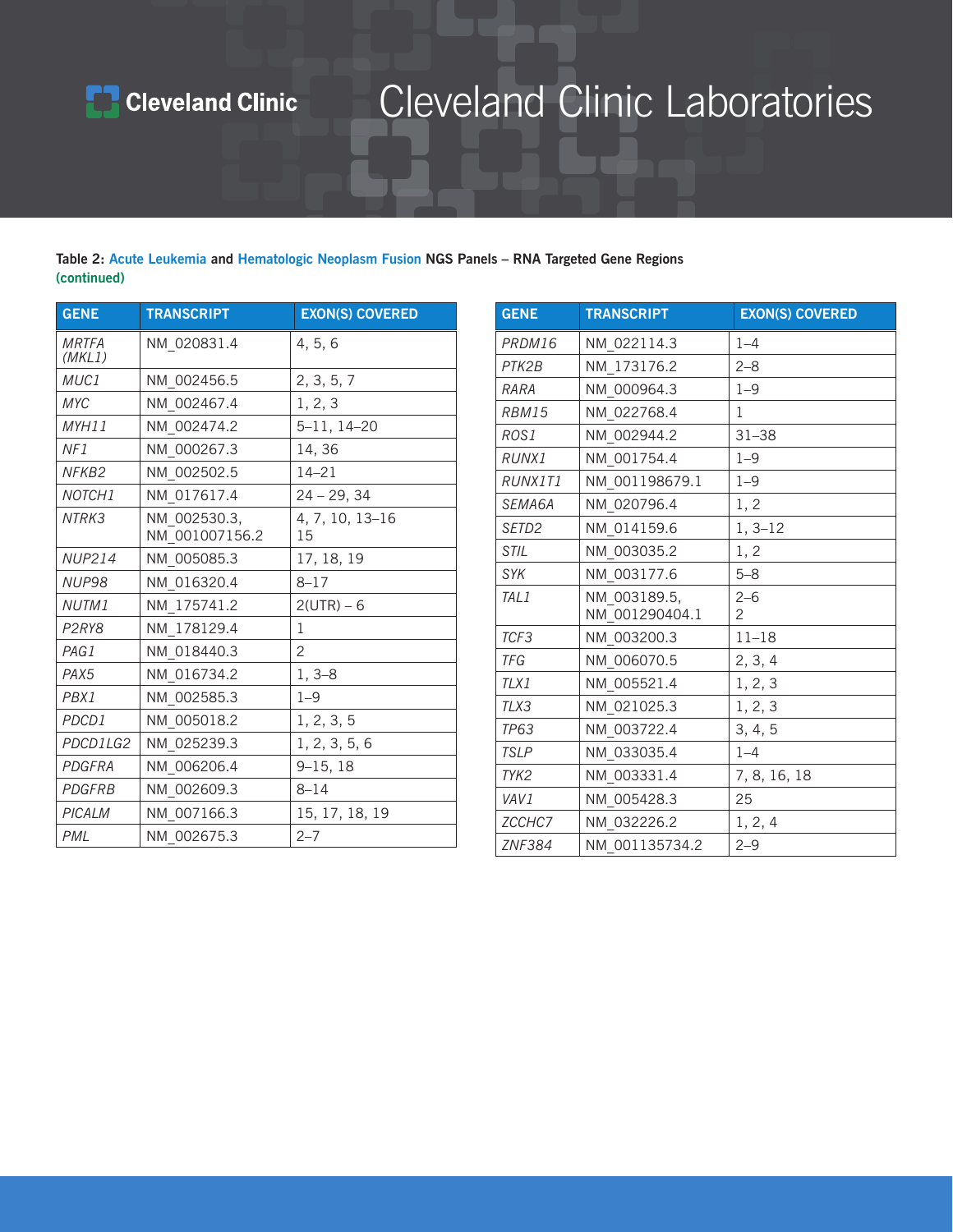

#### **Table 3: Chronic Myeloid Neoplasms NGS Panel – DNA Targeted Gene Regions DNA variants, 56 genes:**

| <b>GENE</b>      | <b>TRANSCRIPT</b> | <b>EXON(S) COVERED</b> | <b>GENE</b>                    | <b>TRANSCRIPT</b> | <b>EXON(S) COVERED</b> |
|------------------|-------------------|------------------------|--------------------------------|-------------------|------------------------|
| ABL1             | NM 005157.5       | $4 - 6$                | <b>MPL</b>                     | NM_005373.2       | $10 - 11$              |
| ASXL1            | NM 15338.5        | $10 - 13$              | NF1                            | NM 000267.3       | $1 - 57$               |
| <b>BCOR</b>      | NM_17745.5        | $2 - 15$               |                                | NM_001042492.2    | 31                     |
| <b>BCORL1</b>    | NM_021946.4       | $1 - 12$               | NPM1                           | NM 002520.6       | $8 - 11$               |
| <b>BRAF</b>      | NM 004333.4       | 15                     | NRAS                           | NM 002524.4       | $2 - 4$                |
| CALR             | NM 004343.3       | 9                      | PHF <sub>6</sub>               | NM 001015877.1    | $2 - 10$               |
| CBL              | NM_005188.3       | $8 - 9$                | PIGA                           | NM_002641.3       | $2 - 6$                |
| CEBPA            | NM 004364.4       | 1                      | PPM1D                          | NM_003620.3       | $1 - 6$                |
| CSF3R            | NM 000760.3       | $14 - 17$              | PRPF8                          | NM 006445.3       | $2 - 43$               |
| CUX1             | NM 001202543.1    | $15 - 24$              | PTEN                           | NM 000314.6       | $1 - 9$                |
|                  | NM_001913.4       | $1 - 23$               | PTPN11                         | NM_002834.3       | 3, 4, 12, 13           |
| DDX41            | NM_016222.3       | $1 - 17$               | RAD21                          | NM_006265.2       | $2 - 14$               |
| DNMT3A           | NM_022552.4       | $2 - 23$               | RIT1                           | NM 006912.5       | 5                      |
| EED              | NM_003797.4       | $1 - 12$               | RUNX1                          | NM 001754.4       | $2 - 9$                |
| ETNK1            | NM_018638.4       | 3                      |                                | NM_001122607.1    | 5                      |
| ETV6             | NM 001987.4       | $1 - 8$                | SETBP1                         | NM_015559.2       | $4*$                   |
| EZH <sub>2</sub> | NM 004456.4       | $2 - 20$               | SF3B1                          | NM_012433.3       | $13 - 16$              |
| FLT3             | NM_004119.2       | 14-17, 19-20           | SH <sub>2</sub> B <sub>3</sub> | NM_005475.2       | $\overline{c}$         |
| GATA1            | NM_002049.3       | 2, 4                   | SMC1A                          | NM_006306.3       | $1 - 25$               |
| GATA2            | NM_032638.4       | $2 - 6$                | SMC3                           | NM 005445.3       | $1 - 29$               |
| IDH1             | NM_005896.3       | $\overline{4}$         | SRSF2                          | NM 003016.4       | $1 - 2$                |
| IDH2             | NM 002168.3       | $\overline{4}$         | STAG2                          | NM 00104279.2     | $3 - 35$               |
| JAK2             | NM 004972.3       | $12 - 16$              | STAT3                          | NM_003150.3       | $20 - 21$              |
| JAK3             | NM 000215.3       | $11 - 18$              | STAT5B                         | NM 012448.3       | $16 - 18$              |
| KDM6A            | NM 021140.3       | $1 - 29$               | SUZ12                          | NM 015355.3       | $1 - 16$               |
| KIT              | NM 000222.2       | 2, 8-11, 13, 17        | TET2                           | NM 001127208.2    | $3 - 11$               |
| KMT2A            | NM 005933.3       | $1 - 36$               | TP53                           | NM 000546.5       | $2 - 11$               |
| KRAS             | NM 004985.4       | $2 - 4$                | U2AF1                          | NM 006758.2       | 2, 6, 7                |
| LUC7L2           | NM 001244585.1    | $2 - 11$               | WT1                            | NM_000378.4       | $1 - 9$                |
| (C7orf55)        |                   |                        | ZRSR2                          | NM 005089.3       | $1 - 11$               |

| <b>GENE</b>                    | <b>TRANSCRIPT</b>             | <b>EXON(S) COVERED</b> |
|--------------------------------|-------------------------------|------------------------|
| <b>MPL</b>                     | NM 005373.2                   | $10 - 11$              |
| NF1                            | NM 000267.3<br>NM 001042492.2 | $1 - 57$<br>31         |
| NPM1                           | NM 002520.6                   | $8 - 11$               |
| <b>NRAS</b>                    | NM 002524.4                   | $2 - 4$                |
| PHF <sub>6</sub>               | NM 001015877.1                | $2 - 10$               |
| PIGA                           | NM 002641.3                   | $2 - 6$                |
| PPM1D                          | NM 003620.3                   | $1 - 6$                |
| PRPF8                          | NM 006445.3                   | $2 - 43$               |
| <b>PTEN</b>                    | NM 000314.6                   | $1 - 9$                |
| PTPN11                         | NM 002834.3                   | 3, 4, 12, 13           |
| RAD21                          | NM 006265.2                   | $2 - 14$               |
| RIT1                           | NM 006912.5                   | 5                      |
| RUNX1                          | NM 001754.4<br>NM 001122607.1 | $2 - 9$<br>5           |
| SETBP1                         | NM 015559.2                   | $4*$                   |
| SF3B1                          | NM 012433.3                   | $13 - 16$              |
| SH <sub>2</sub> B <sub>3</sub> | NM 005475.2                   | $\overline{2}$         |
| SMC <sub>1</sub> A             | NM 006306.3                   | $1 - 25$               |
| SMC3                           | NM 005445.3                   | $1 - 29$               |
| SRSF2                          | NM 003016.4                   | $1 - 2$                |
| STAG2                          | NM 00104279.2                 | $3 - 35$               |
| STAT3                          | NM 003150.3                   | $20 - 21$              |
| STAT5B                         | NM 012448.3                   | $16 - 18$              |
| <b>SUZ12</b>                   | NM 015355.3                   | $1 - 16$               |
| TET <sub>2</sub>               | NM 001127208.2                | $3 - 11$               |
| <b>TP53</b>                    | NM 000546.5                   | $2 - 11$               |
| U <sub>2</sub> AF <sub>1</sub> | NM 006758.2                   | 2, 6, 7                |
| WT1                            | NM 000378.4                   | $1 - 9$                |
| ZRSR2                          | NM 005089.3                   | $1 - 11$               |

\**SETBP1:* Exon is only partially analyzed from genomic coordinates chr18:42531679-42532175.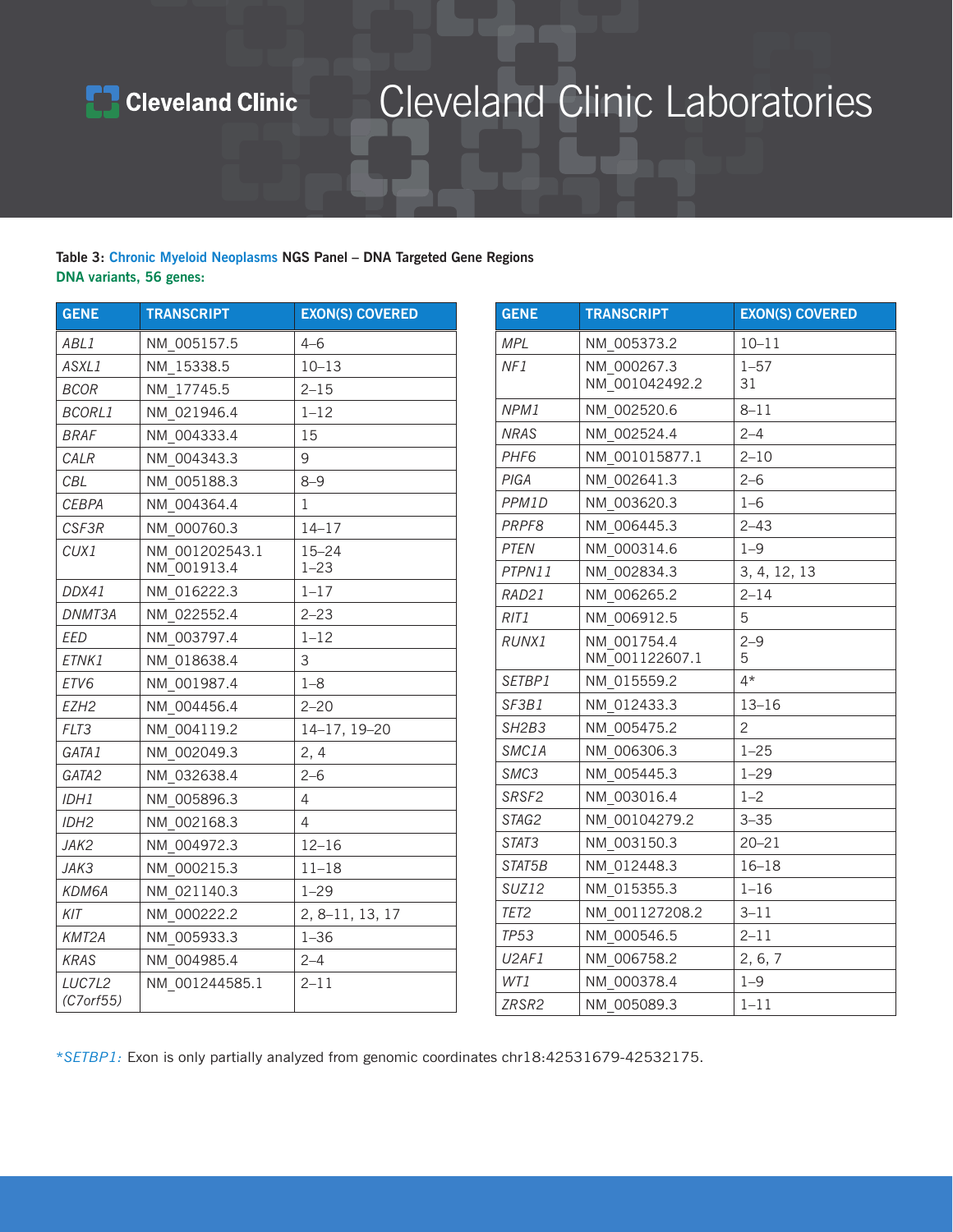### **Cleveland Clinic**

### Cleveland Clinic Laboratories

#### **References**

- 1. Arber DA, Orazi A, Hasserjian R, Thiele J, Borowitz MJ, Le Beau MM, Bloomfield CD, Cazzola M, Vardiman JW. The 2016 revision to the World Health Organization classification of myeloid neoplasms and acute leukemia. *Blood.* 2016 May 19;127(20):2391-405.
- 2. Bejar R, Stevenson K, Abdel-Wahab O, Galili N, Nilsson B, Garcia-Manero G, Kantarjian H, Raza A, Levine RL, Neuberg D, Ebert BL. Clinical effect of point mutations in myelodysplastic syndromes. *N Engl J Med*. 2011 Jun 30;364(26):2496-506.
- 3. Chang F, Lin F, Cao K, Surrey LF, Aplenc R, Bagatell R, Resnick AC, Santi M, Storm PB, Tasian SK, Waanders AJ, Hunger SP, Li MM. Development and Clinical Validation of a Large Fusion Gene Panel for Pediatric Cancers. *J Mol Diagn* 2019, Sep;21(5):873-83.
- 4. Döhner H, Weisdorf DJ, Bloomfield CD. Acute Myeloid Leukemia. *N Engl J Med.* 2015 Sep 17;373(12):1136- 52.
- 5. Duncavage EJ, Abel HJ, Szankasi P, Kelley TW, Pfeifer JD. Targeted next generation sequencing of clinically significant gene mutations and translocations in leukemia. *Mod Pathol*. 2012 Jun;25(6):795-804.
- 6. Haferlach T. Advancing leukemia diagnostics: Role of Next Generation Sequencing (NGS) in acute myeloid leukemia. *Hematol Rep*. 2020 Sep 21;12(Suppl 1):8957.
- 7. Heyer EE, Deveson IW, Wooi D, Selinger CI, Lyons RJ, Hayes VM, O'Toole SA, Ballinger ML, Gill D, Thomas DM, Mercer TR, Blackburn J. Diagnosis of fusion genes using targeted RNA sequencing. *Nat Commun*. 2019 Mar 27;10(1):1388.
- 8. Li MM, Datto M, Duncavage EJ, Kulkarni S, Lindeman NI, Roy S, Tsimberidou AM, Vnencak-Jones CL, Wolff DJ, Younes A, Nikiforova MN. Standards and Guidelines for the Interpretation and Reporting of Sequence Variants in Cancer: A Joint Consensus Recommendation of the Association for Molecular Pathology, American Society of Clinical Oncology, and College of American Pathologists. *J Mol Diagn.* 2017 Jan;19(1):4-23
- 9. McClure RF, Ewalt MD, Crow J, Temple-Smolkin RL, Pullambhatla M, Sargent R, Kim AS. Clinical Significance of DNA Variants in Chronic Myeloid Neoplasms: A Report of the Association for Molecular Pathology. *J Mol Diagn*. 2018 Nov;20(6):717-37.
- 10. Nazha A, Zarzour A, Al-Issa K, Radivoyevitch T, Carraway HE, Hirsch CM, Przychodzen B, Patel BJ, Clemente M, Sanikommu SR, Kalaycio M, Maciejewski JP, Sekeres MA. The complexity of interpreting genomic data in patients with acute myeloid leukemia. *Blood Cancer J*. 2016 Dec 16;6(12):e510.
- 11. Papaemmanuil E, Gerstung M, Malcovati L, Tauro S, Gundem G, Van Loo P, Yoon CJ, Ellis P, Wedge DC, Pellagatti A, Shlien A, Groves MJ, et al. Clinical and biological implications of driver mutations in myelodysplastic syndromes. *Blood*. 2013 Nov 21; 122(22):3616-27.
- 12. Swerdlow SH, Campo E, Pileri SA, Harris NL, Stein H, Siebert R, Advani R, Ghielmini M, Salles GA, Zelenetz AD, Jaffe ES. The 2016 revision of the World Health Organization classification of lymphoid neoplasms. *Blood*. 2016 May 19;127(20):2375-90.
- 13. Terwilliger T, Abdul-Hay M. Acute lymphoblastic leukemia: a comprehensive review and 2017 update. *Blood Cancer J*. 2017 Jun 30;7(6):e577.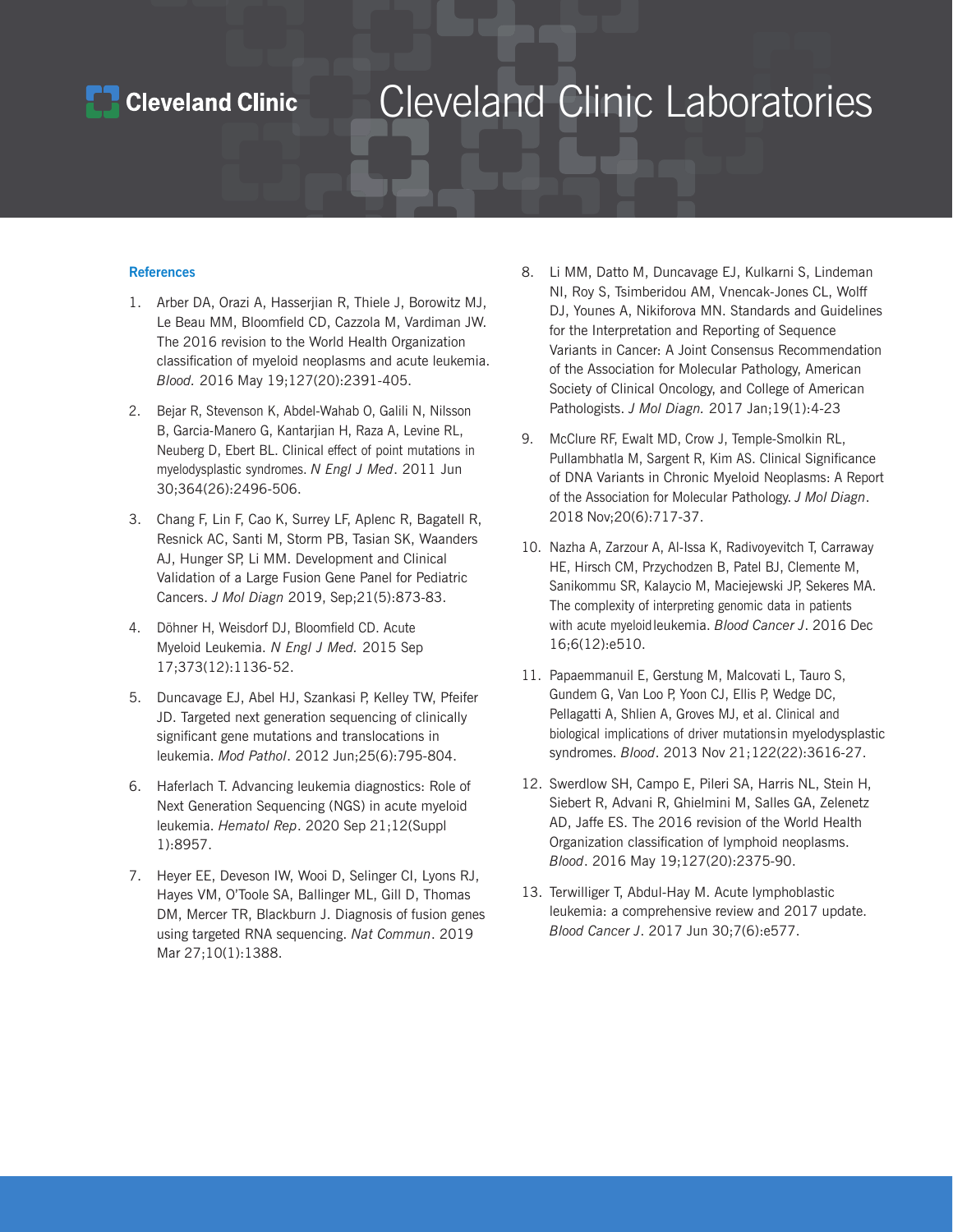

#### **Test Overviews**

| <b>Test Name</b>             | <b>Acute Leukemia</b> Next Generation Sequencing Panel                                                                                                                                |                            |  |
|------------------------------|---------------------------------------------------------------------------------------------------------------------------------------------------------------------------------------|----------------------------|--|
| <b>Test Targets</b>          | <b>DNA variants</b> (63-gene) & RNA fusion variants (107-gene)                                                                                                                        |                            |  |
| <b>Order Code(s)</b>         | <b>HDMNGS (Bone Marrow)</b>                                                                                                                                                           |                            |  |
|                              | HDPNGS (Peripheral Blood)                                                                                                                                                             |                            |  |
|                              | HDONGS (Other, FFPE, Clot sections)                                                                                                                                                   |                            |  |
| Methodology                  | Next-Generation Sequencing (NGS)                                                                                                                                                      |                            |  |
| <b>Specimen Requirements</b> | <b>Bone Marrow Aspirate:</b> 8 mL, EDTA (lavender)                                                                                                                                    |                            |  |
|                              | Peripheral Blood: 8 mL, EDTA (lavender)                                                                                                                                               |                            |  |
|                              | <b>FFPE:</b> 10 charged, unbaked, unstained FFPE slides; or, two (2) 10 x 7 micron FFPE curls<br>(scrolls) plus 1 H&E slide with best tumor area circled containing at least 8% tumor |                            |  |
| <b>Stability</b>             | <b>Bone Marrow or Peripheral Blood</b>                                                                                                                                                | <b>FFPE</b>                |  |
|                              | Ambient: 48 hours                                                                                                                                                                     | Ambient: Indefinitely      |  |
|                              | Refrigerated: 3 days                                                                                                                                                                  | Refrigerated: Indefinitely |  |
|                              | Frozen: Unacceptable<br>Frozen: Unacceptable                                                                                                                                          |                            |  |
| <b>Days Performed</b>        | 2-3 days per week                                                                                                                                                                     |                            |  |
| Days Reported                | 10 calendar days                                                                                                                                                                      |                            |  |
| <b>CPT Code</b>              | 81455                                                                                                                                                                                 |                            |  |

| <b>Test Name</b>             | <b>Chronic Myeloid Neoplasms</b> Next Generation Sequencing Panel                                                                                                             |                            |  |
|------------------------------|-------------------------------------------------------------------------------------------------------------------------------------------------------------------------------|----------------------------|--|
| <b>Test Targets</b>          | <b>DNA variants</b> (56-gene)                                                                                                                                                 |                            |  |
| Order Code(s)                | MYNGSM (Bone marrow)                                                                                                                                                          |                            |  |
|                              | MYNGSP (Peripheral blood)                                                                                                                                                     |                            |  |
|                              | MYNGSO (Other, FFPE, Clot sections)                                                                                                                                           |                            |  |
| <b>Methodology</b>           | Next-Generation Sequencing (NGS)                                                                                                                                              |                            |  |
| <b>Specimen Requirements</b> | <b>Bone Marrow Aspirate:</b> 4 mL, EDTA (lavender)                                                                                                                            |                            |  |
|                              | Peripheral Blood: 4 mL, EDTA (lavender)                                                                                                                                       |                            |  |
|                              | <b>FFPE:</b> 10 charged, unbaked, unstained FFPE slides; or, 10 x 7 micron FFPE curls (scrolls)<br>plus 1 H&E slide with best tumor area circled containing at least 8% tumor |                            |  |
| <b>Stability</b>             | <b>Bone Marrow or Peripheral Blood</b><br><b>FFPE</b>                                                                                                                         |                            |  |
|                              | Ambient: 48 hours                                                                                                                                                             | Ambient: Indefinitely      |  |
|                              | Refrigerated: 7 days                                                                                                                                                          | Refrigerated: Indefinitely |  |
|                              | Frozen: Unacceptable<br>Frozen: Unacceptable                                                                                                                                  |                            |  |
| Days Performed               | 2–3 days per week                                                                                                                                                             |                            |  |
| <b>Days Reported</b>         | 10 calendar days                                                                                                                                                              |                            |  |
| <b>CPT Code</b>              | 81455                                                                                                                                                                         |                            |  |